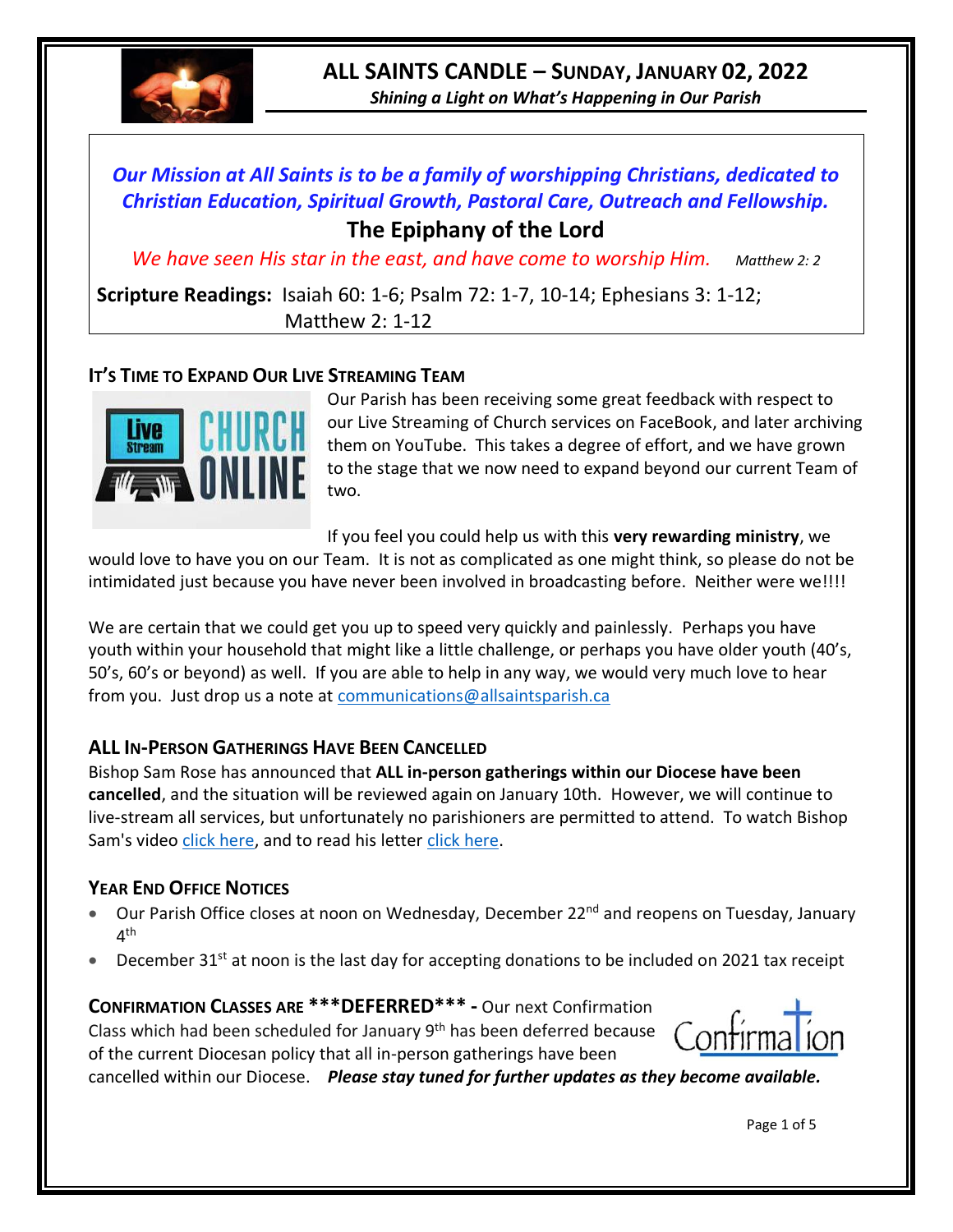# **A Christmas Wish from Rev Sam**



Wow!!! Here we are once again celebrating another Christmas under the cloud of COVID. But as tough has it may have been for many of us throughout this past year, we can all look forward to once again celebrating the birth of our Lord and Saviour – Jesus Christ.

For me it's been a very busy year - yet a very enjoyable and rewarding one. I was able to reach out to many of you on several occasions, either via home visits or by telephone calls. Whatever the method, you have all made me feel so welcome during these challenging times. Your spirit and generosity in turn lifted my spirit as well, and my faith in the Lord Jesus.

Because of the availability of vaccines, I have had the honour to share the body of Christ with you though home communions and prayer, and I look forward to the day when many of you will be comfortable returning for Sunday morning worship once again. And for those, who for whatever reasons are unable to get out and about, I look forward to my visits again in 2022.

So, from my family to yours, I would like to wish you are a very Merry and Joyous Christmas, and the best of health in the new year.

May God Bless us all.

Rev Sam+, Christina and Family

*THE CANDLE – All Saints CBS – January 02, 2021* Page 2 of 5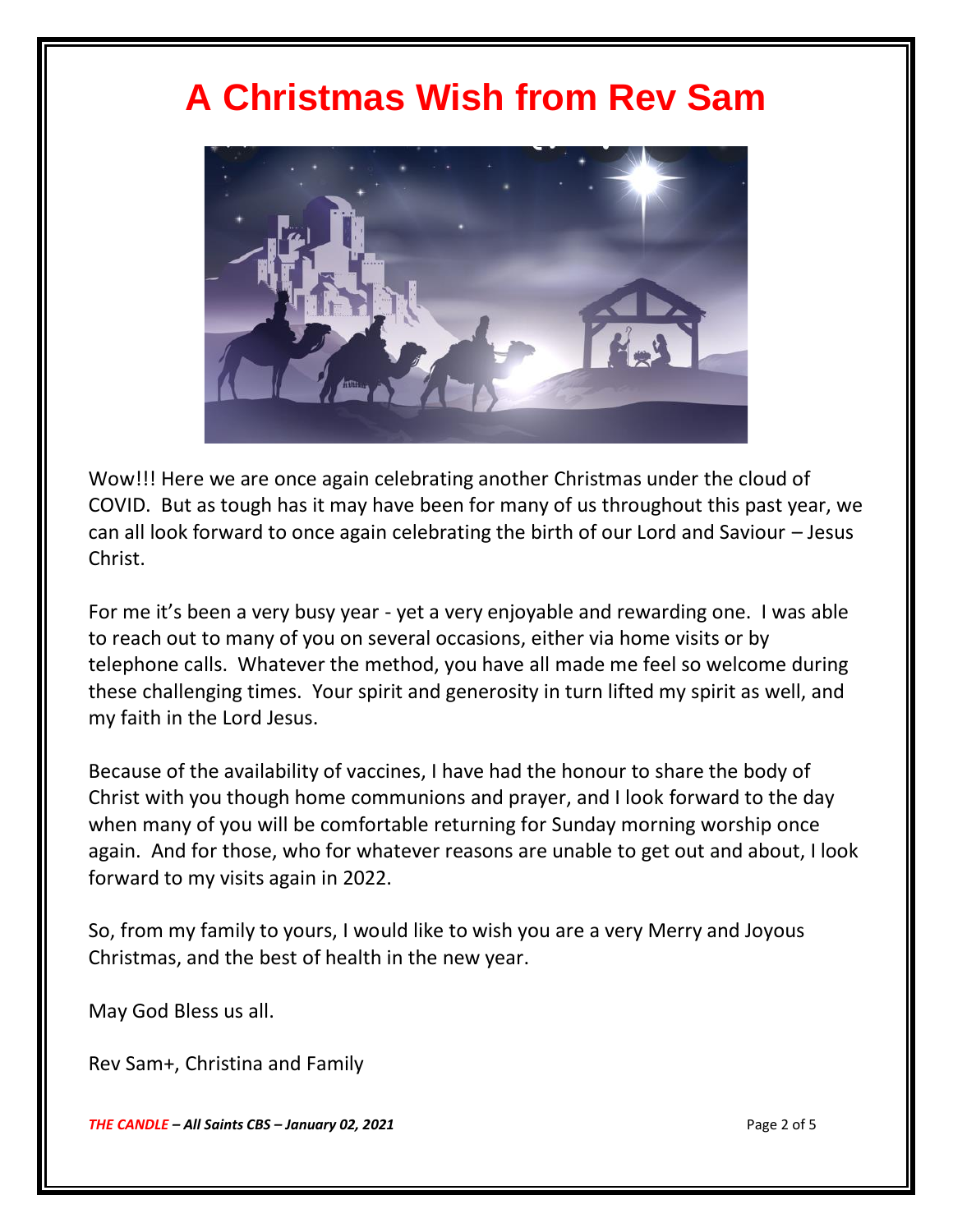## **ACW EPIPHANY PARTY \*\*\*CANCELLED\*\*\***



The annual Epiphany Party that had been scheduled by our ACW has been cancelled because of the current Diocesan policy that all in-person gatherings have been cancelled within our Diocese. We thank you for your understanding, and for you continuing support.

#### **C.L.B. WILL \*\*\*NOT\*\*\* BE RETURNING IN JANUARY**



Due to the ever growing number of positive COVID cases in the province, the Battalion management have notified all companies that they are suspending all indoor activities. This means Foxtrap C.L.B. Company **will not be reopening in January** as planned and was previously announced. Please pass this along to other members as you are able.

#### **ALL SAINTS TEA ROOM - EVERY WEDNESDAY AT NOON**



We would like to thank all those who continued to attend and support our Tea Room Luncheon every Wednesday at noon. We certainly always looked forward to seeing you each week for some great food, fun, and fellowship. Our Christmas luncheon on December 1<sup>st</sup> had over 180 people in attendance, and all enjoyed a wonderful Christmas Dinner. Many thanks to Enid and her Team. We will be returning on **January 19th** . Please be aware that due to COVID regulations and limited seating capacity, you have to pre-register. To

help us avoid congestion at the door, especially with the unsettling fall weather, please contact Enid Haines at 682-9367, or Aura Farrell at 682-3775. *Please stay tuned for possible changes due to current COVID enhanced restrictions.*

#### **PARISH HALL HEATER REPLACEMENT CAMPAIGN HAS ENDED**



We are delighted to say that our Parishioners really stepped up to the plate, and we have surpassed our target for the Parish Hall Heater Replacement Project.

These heaters have been ordered since early November, and will hopefully arrive very soon. They will then be installed with new modern thermostats which will help improve our current monthly electricity costs.

On behalf of your Vestry, we offer our sincere thanks. We can now repay our temporary loan back to our AJIF investment account for future use.

#### **PARISH HALL IS NOW AVAILABLE FOR RENTALS**

We are pleased to announce that our Parish Hall is once again available for rentals. Please make yourself familiar with the new revised guidelines listed below. Also, we encourage you to pass this along to family, friends, and business associates

*THE CANDLE – All Saints CBS – January 02, 2021* Page 3 of 5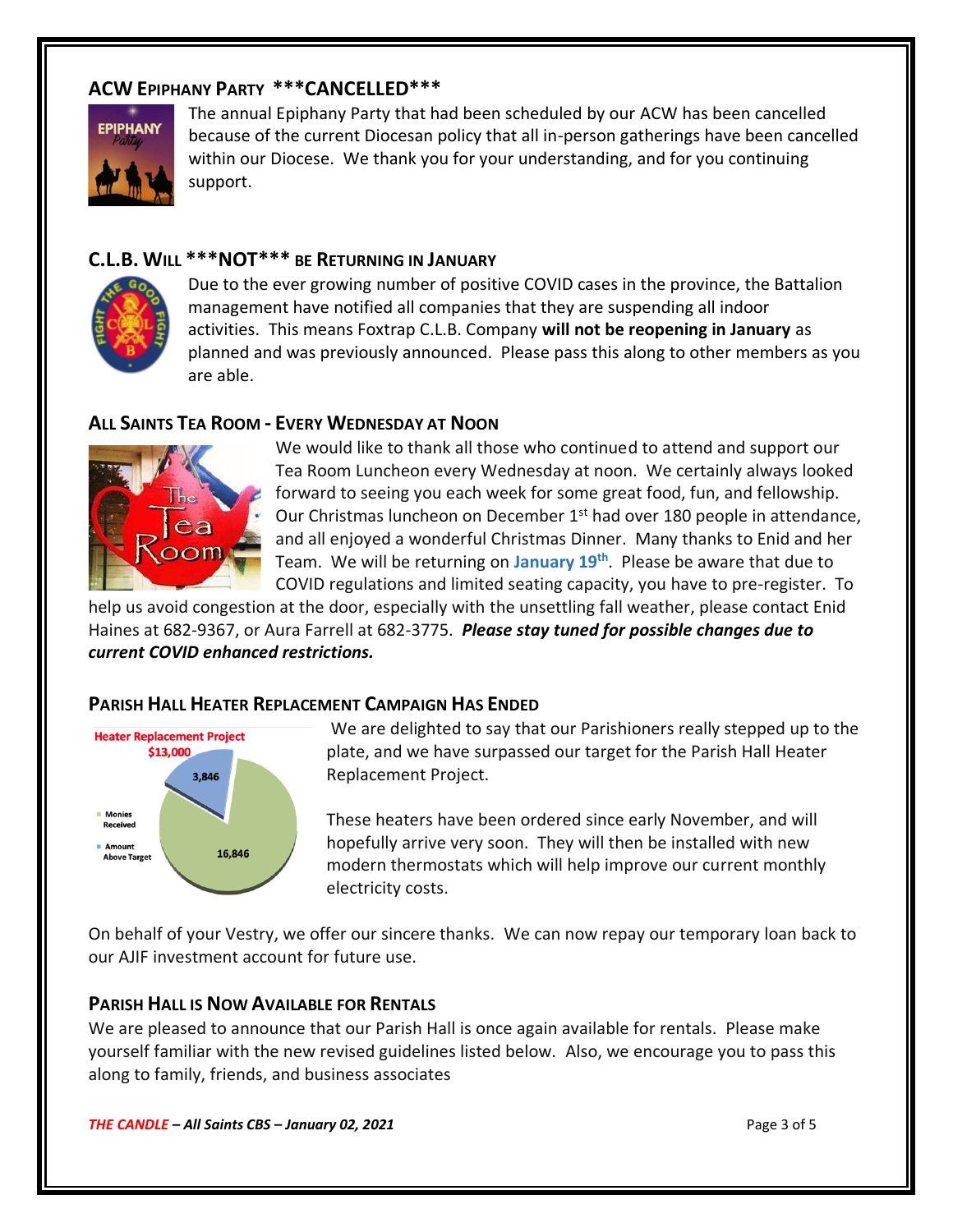### **DO WE HAVE YOUR EMAIL ADDRESS?**

Now, more than ever, email is becoming one of the safest and quickest ways for our Parish to keep you informed. If we do not already have you email address on file, and you are not regularly receiving our bulletins and information updates, we would love for your to provide it to us. Please email it to [communications@allsaintsparish.ca,](mailto:communications@allsaintsparish.ca?subject=eMail%20Address%20Update) or simply [click here](http://allsaintsparish.ca/email_updates) to complete our online email registration form.

**CHURCH OFFERTORY ENVELOPES –** We encourage you to continue to use our secure mail drop-slot, which is located at the top of the stairs, just to the left of the main entrance of our Parish Hall. You may also e-Transfer your offering via Interac simply by emailing it to

[donations@allsaintsparish.ca.](mailto:donations@allsaintsparish.ca) And of course, we always encourage you to consider signing up for our eGivings program which automatically

deposits your offering at whatever interval you choose and are comfortable with. Simply [click here](http://allsaintsparish.ca/egiving-online-information-form) to register, or go to our website and follow the eGiving notes. If you have [any](https://wfsites-to.websitecreatorprotool.com/870a5dd5.com/Admin/%7BSK_NODEID__22939341__SK%7D) questions, please email your Finance Team at [finance@allsaintsparish.ca,](mailto:finance@allsaintsparish.ca) or call our Office at 834-4501.

# **SPONSORING 'THE CANDLE'**

**THE CANDLE** In Memory of... We invite you to sponsor our weekly bulletin, **'***THE CANDLE***'**, and have it dedicated in memory of a loved one. Your personal tribute will be prominently posted on the Bible graphic located at the top of the front page, and your kind donation of \$25 would be greatly appreciated. Additionally,

you can honor a loved one by posting your favourite picture, along with a memorial verse, and your kind donation of \$50 for this full-page tribute is greatly appreciated. A paper copy of '*THE CANDLE*' is distributed at all Sunday services, and a digital copy is permanently archived on our Parish website at [allsaintsparish.ca](http://allsaintsparish.ca/thecandle.html)